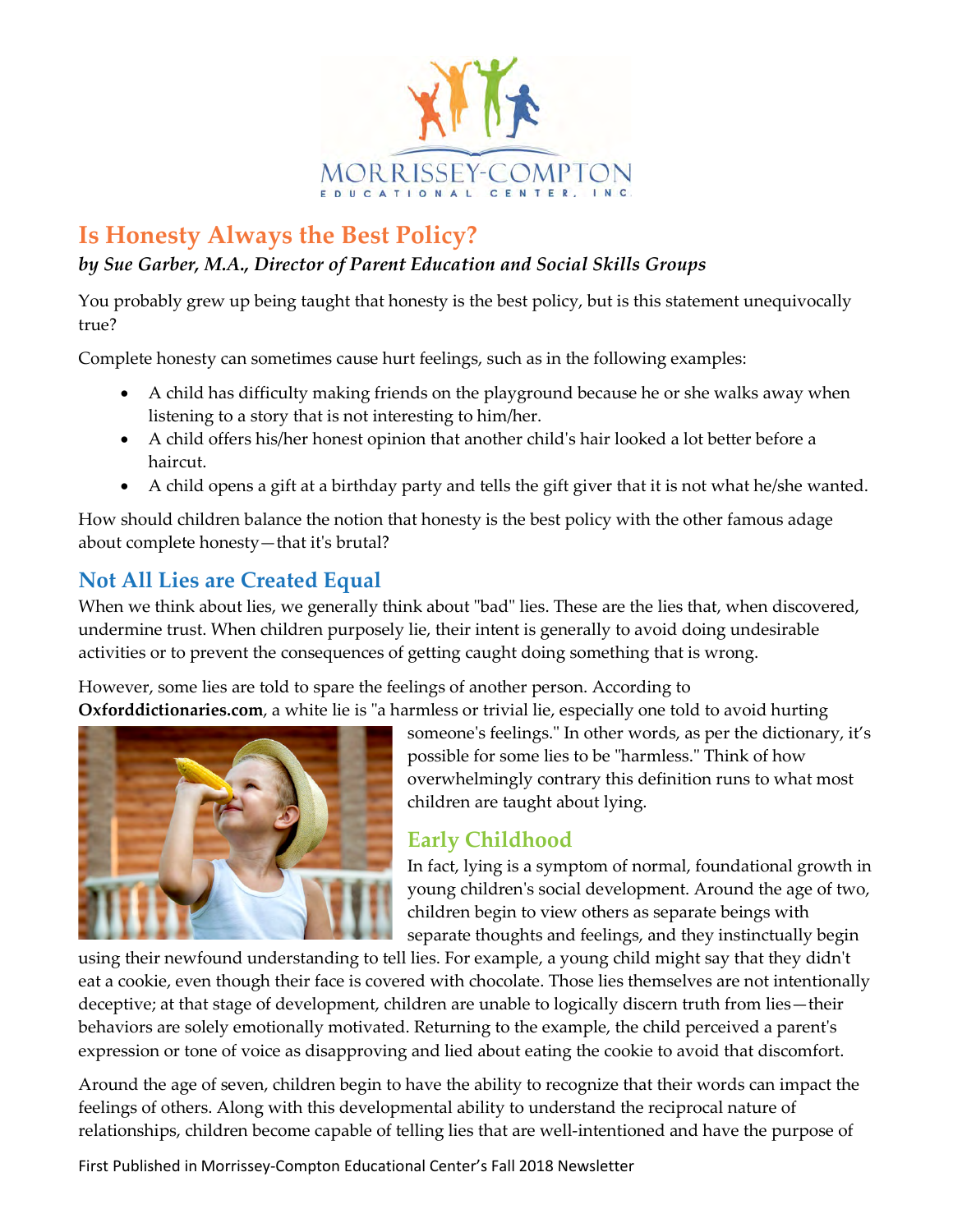sparing someone's feelings. Commonly referred to as "white lies," these untruths are trivial, harmless, and are based on sensitivity toward how the other person might feel if they were told one's true thoughts or feelings. The ability to tell a trivial lie to spare someone from hurt feelings is an indicator of the development of positive social skills.

#### **Prosocial Lies**

The ability to know when to use a white lie (herein referred to as a **prosocial lie**) relies on the ability to see situations from another person's perspective. Some children have difficulty predicting the impact that their words or behavior will have on another person. Having been taught the value of being honest, they are concrete and literal in their communication. Children who have weaknesses in social thinking or pragmatic language skills may find it challenging to come up with a prosocial lie "in the moment." According to **Understood.org,** a website with information about learning and attention issues, pragmatics are defined as "the unspoken, subtle rules of spoken language that allow people to connect…the give-and-take of a conversation." The **American Speech-Language-Hearing Association (ASHA)** further describes pragmatic language, with the following examples of rules for conversations and storytelling:

- Taking turns when you talk.
- Letting others know the topic when you start talking.
- Staying on topic.
- Trying another way of saying what you mean when someone did not understand you.
- Using gestures and body language, like pointing or shrugging.
- Knowing how close to stand to someone when talking.
- Using facial expressions and eye contact.

As a facet of social communication, school age children are expected to know when it is appropriate to tell a prosocial lie to spare someone's feelings.

# **The Social Fake**

An effective technique for showing interest during conversation is the "Social Fake," a concept developed by **Michelle Garcia Winner**, creator of the Social Thinking® Methodology (**socialthinking.com**) and an internationally recognized expert in the study and teaching of social thinking.

Effectively using the social fake involves the ability to interpret a social situation and adjust one's language and behavior to avoid hurting someone's feelings.

The social fake can be a useful strategy when a child is listening to another child talk about something that he/she is not interested in. Actively listening, by maintaining eye contact, nodding and making comments such as "uh huh," "yeah," or "cool," as well as asking follow-up questions, can give the child speaking a feeling of being listened to and cared about—a cornerstone of communication and friendship.

Most of us frequently use the social fake without even being aware of it. For example, let's say that your neighbors are out walking their ferocious-looking pit bull and stop to say, "Look at our new dog; isn't he so cute?" You are thinking that he is not cute and in fact you are afraid of big dogs. You could use the social fake to make a comment that would be positive and leave your neighbors feeling good. Your response might be

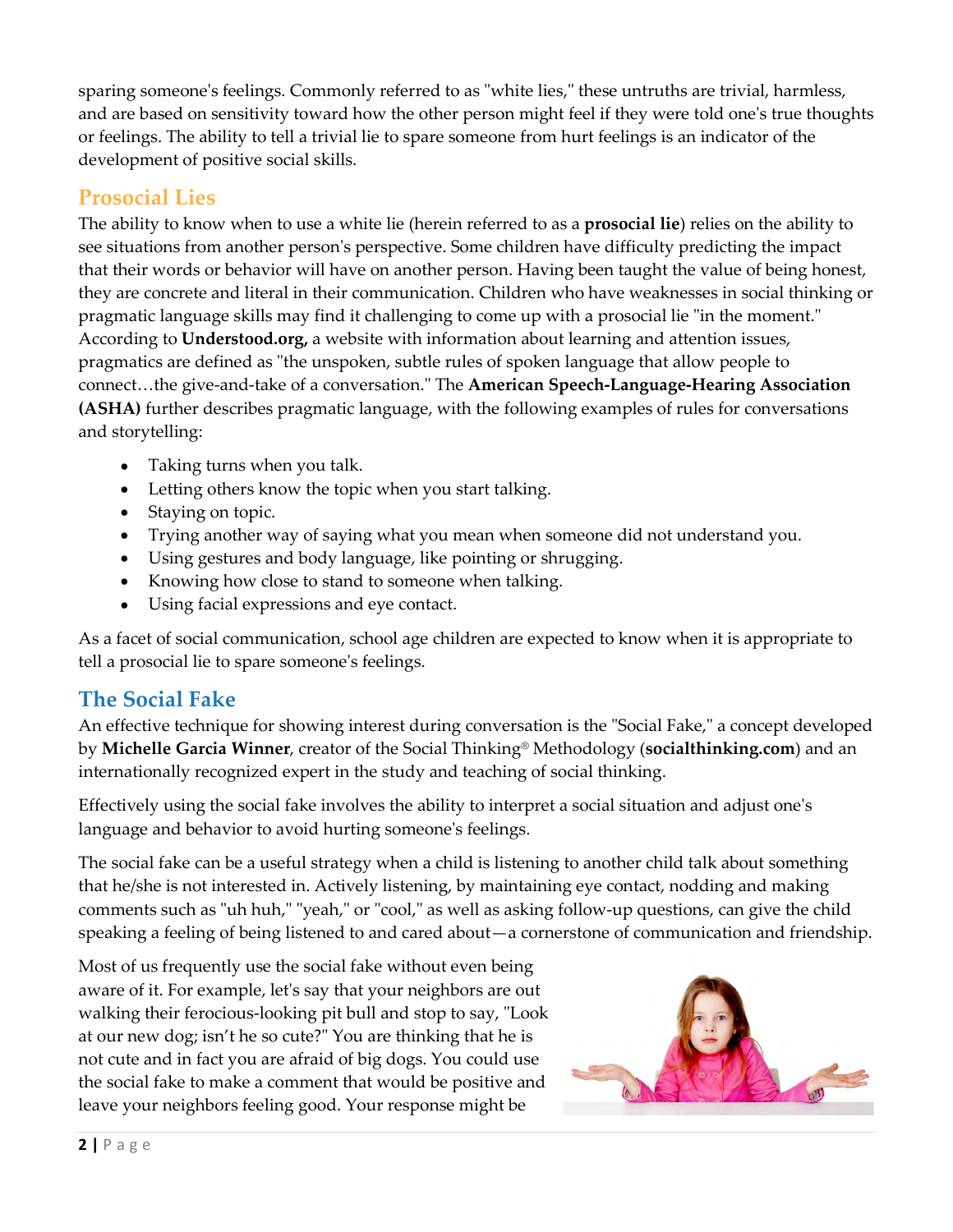"He sure is big, but he looks friendly." This isn't your true thought, but no harm is done, and your neighbors' feelings are spared.

### **Brutal Honesty**

An adult may cringe when a toddler is asked if they like a new shirt that Grandma just gave them and they say that it feels itchy and they hate it, but this response is attributed to a very young child's limited ability to consider the effect of their words on another person's feelings. However, an elementary schoolaged child is expected to have a more nuanced response — one that considers Grandma's feelings. For kids who -are very concrete, literal thinkers, any answer but the truth is a lie.

Developing healthy friendships can be challenging for children who are not able to tell prosocial lies. For example, kids who have difficulty reading the non-verbal cues in conversation may be unaware that they appear disinterested in a story that a peer is telling. Since other kids may interpret this lack of connection in the conversation as self-centered behavior, teaching kids how to show interest in a conversation (even if they are not very excited by the topic) helps them make and keep friends.

# **The Art of Empathy**

Early in my experience as a group leader helping kids learn reciprocal conversation skills that facilitate connection and the development of friendships, I began asking elementary school and middle school age kids what they thought the purpose of conversation was. Responses were varied and included "getting to know someone," "telling someone a story or how to do something," "helping a person who is hurt," and "asking someone to play with you." I was surprised to hear that many of the kids with weak pragmatic language or weak perspective-taking skills believed that the purpose of communication was solely to impart information or facts. This was an important discovery, because it opened the door for us to discuss how conversation and communication help people connect to each other and show caring and empathy.

Teaching kids how to maintain eye contact in a natural way (without staring), nod their head to indicate listening, make related comments, ask questions, and match the emotion of the speaker helps them develop the perspective-taking skills that are a prerequisite to showing empathy. Kids can generally think of another person (usually an adult) who "gets" how they feel. Once they become aware that they can show other kids that they "get" how those kids feel and that other kids can "get" how the child feels, progress is made toward the kind of communication that builds friendships.

# **Practicing the Social Fake**

Pretending to be interested when one is not may seem awkward initially but tends to get easier as kids practice. Practice can be done in a fun, silly, game-like fashion, where a parent or other child tells an intentionally boring story (for example, about broccoli, a light bulb, or dirt), and the listener is challenged to use the social fake to convincingly appear interested. The success of the social fake is determined by whether the storyteller felt like the listener was paying attention and seemed interested in his/her story.